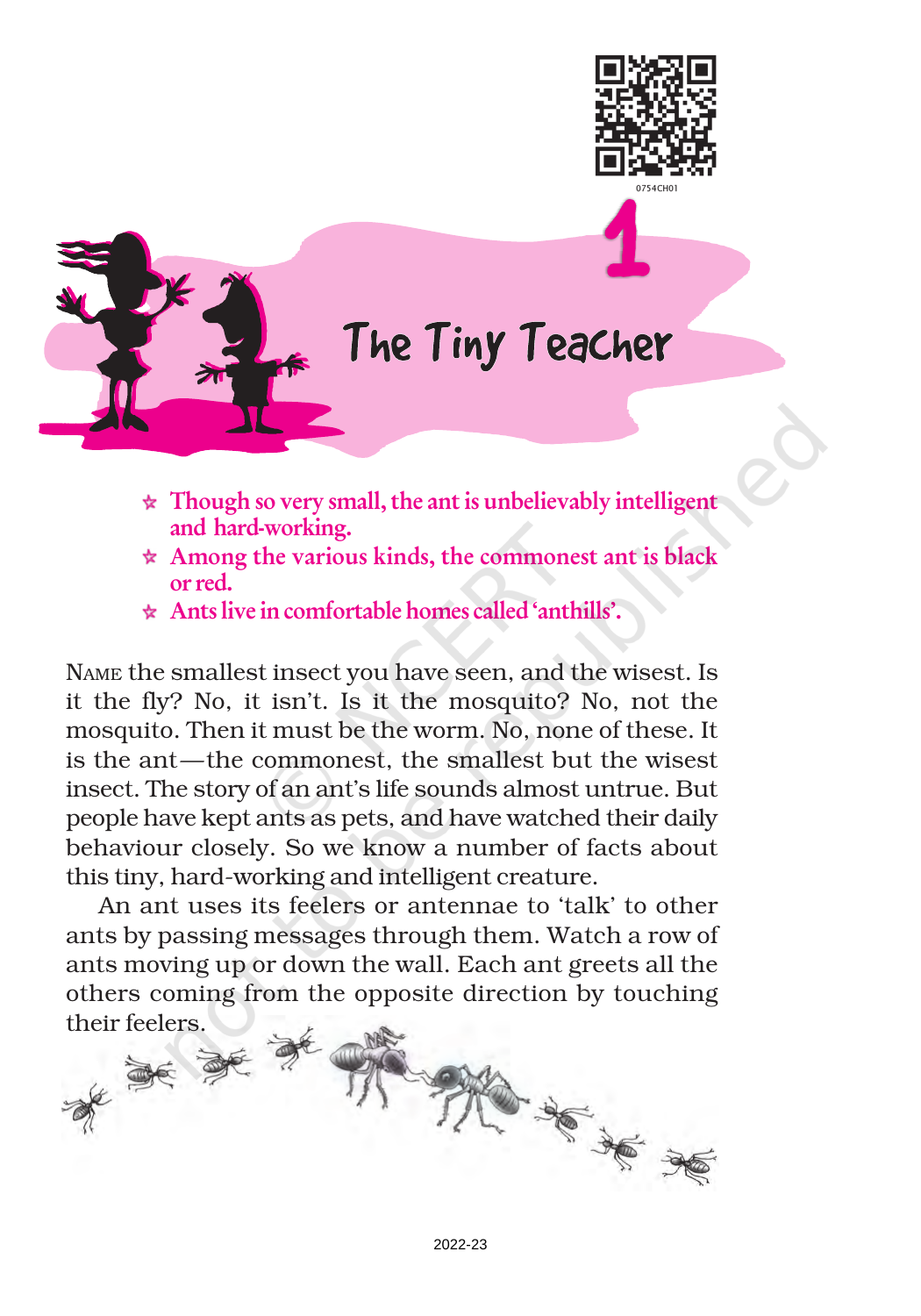

There are many kinds of ants. The commonest among them are the black or red ones. We have seen them since we were children, but haven't paid enough attention to

them. Where do they live? In their comfortable homes called 'nests' or 'anthills'. Each has hundreds of little rooms and passages. In some of these rooms the queen ant lays eggs. Others are nurseries for the young ones (called 'grubs'). Workers have their

2An Alien Hand

Ca An Alien Hand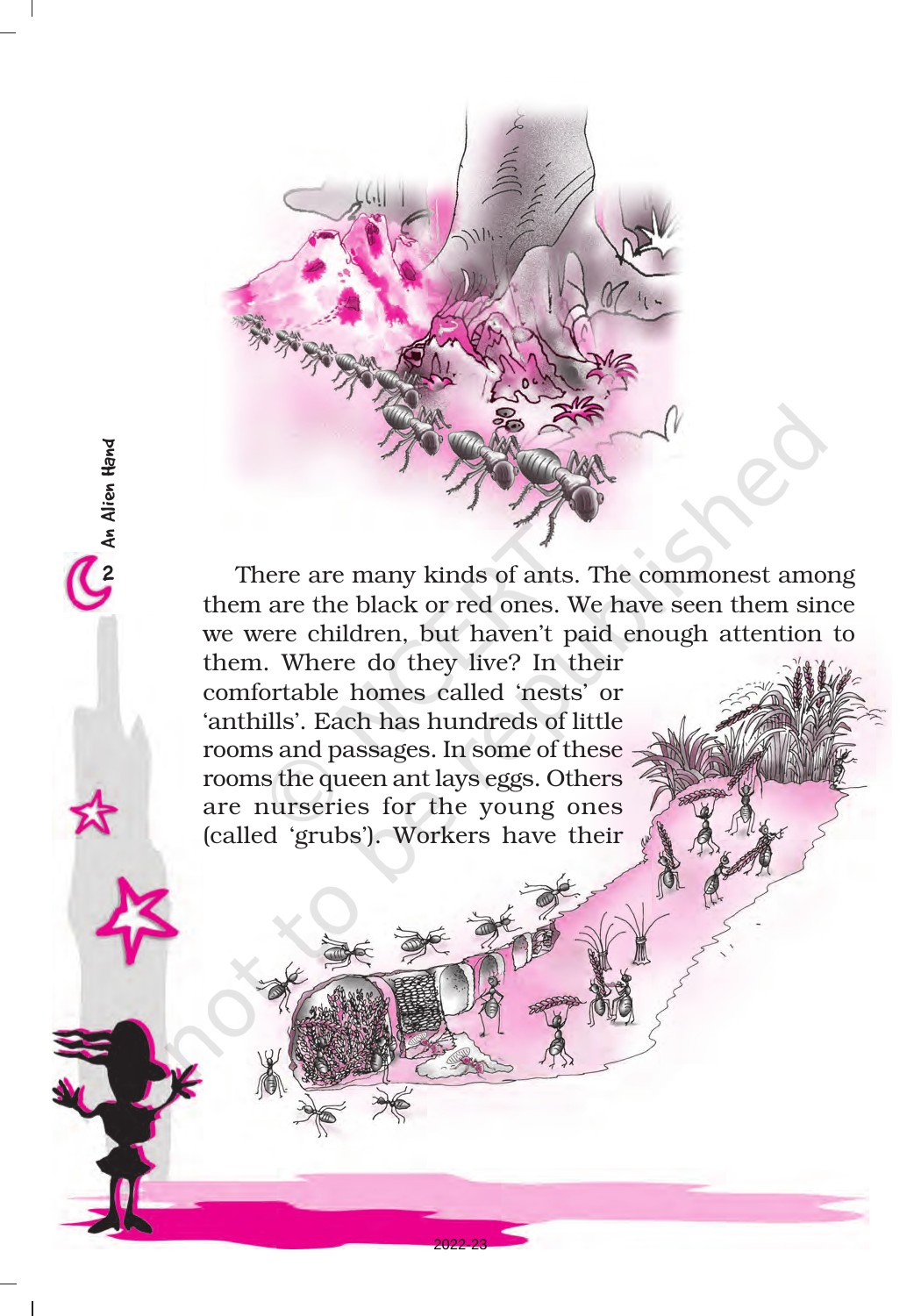reserved quarters. They spend most of their time searching for food. Some rooms serve as storehouses for this food. Soldiers have separate barracks. No worker has ever tried to live in a soldier's house; no soldier has ever gone out searching for food. No worker or soldier or cleaner has ever harmed a grub. So you see, an ant's life is very peaceful. Each does its share of work intelligently and bravely, and never fights with other members of the group.

Comprehension Check

- 1. The story of an ant's life sounds almost untrue. The italicised phrase means
	- (i) highly exaggerated.
	- (ii) too remarkable to be true.
	- (iii) not based on facts.
- 2. Complete the following sentences.
	- $(i)$  An ant is the smallest,
	- (ii) We know a number of facts about an ant's life because

——————————————————————— ——————————————————————

 $\left(\begin{array}{ccc} \bullet & \bullet & \bullet \end{array}\right)$  $\longrightarrow$ 

- 3. In what ways is an ant's life peaceful?
	- $\star$  The queen ant has a pair of wings, which she casts off before she begins to lay eggs.

3

The Tiny Teacher

The Tiny Teacher

- \* Eggs hatch and become grubs, grubs change into cocoons, and cocoons break to bring forth complete ants.
- $\star$  The life of an ordinary ant in the anthill is a book which many of us seldom open.

The queen is the mother of the entire population of the colony. It lives for about fifteen years. It has a pair of wings,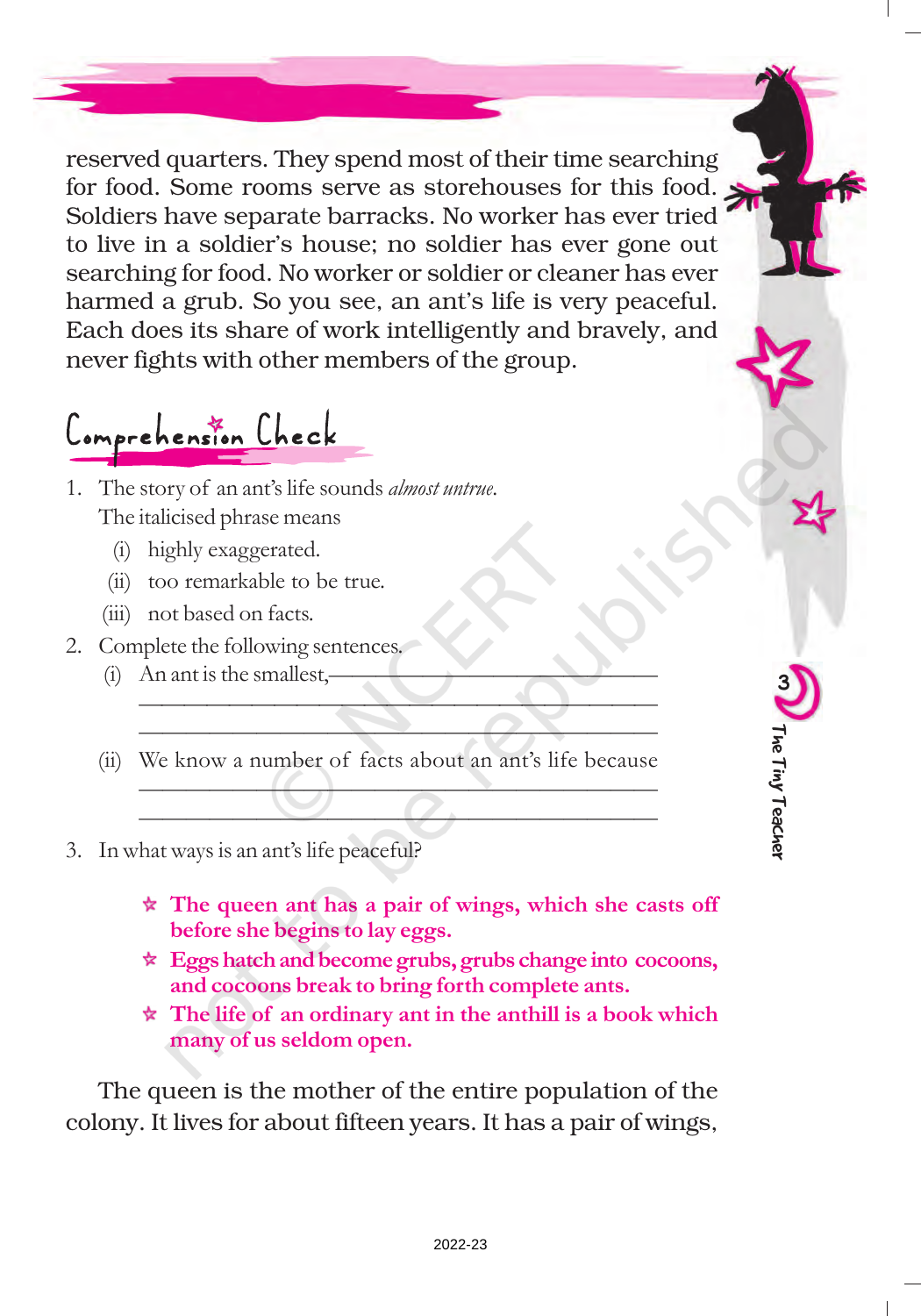but bites them off after its 'wedding' flight. This flight takes place on a hot summer day. The queen leaves the nest and goes out to meet a male ant, or drone, high up in the air. On its return to earth, it gets rid of its wings and then does nothing but lay eggs.

Eggs hatch and grubs come out. Soldiers guard them. Workers feed and clean them, and also carry them about daily for airing, exercise and sunshine. Two or three weeks



later, grubs become cocoons and lie without food or activity for three weeks more. Then the cocoons break and perfect ants appear. Now it's time for teaching and training. New ants learn their duties from old ants as workers, soldiers, builders, cleaners, etc. After a few weeks' training, the small ants are ready to go out into the

big world of work.

4An Alien Hand

An Alien Hand

An anthill is a home not only for ants but also for some other creatures—beetles, lesser breeds of ants and the greenfly. Why do ants want these alien creatures to live in their nests? For several reasons: some give off smell pleasant to the ants' senses;

2022-23

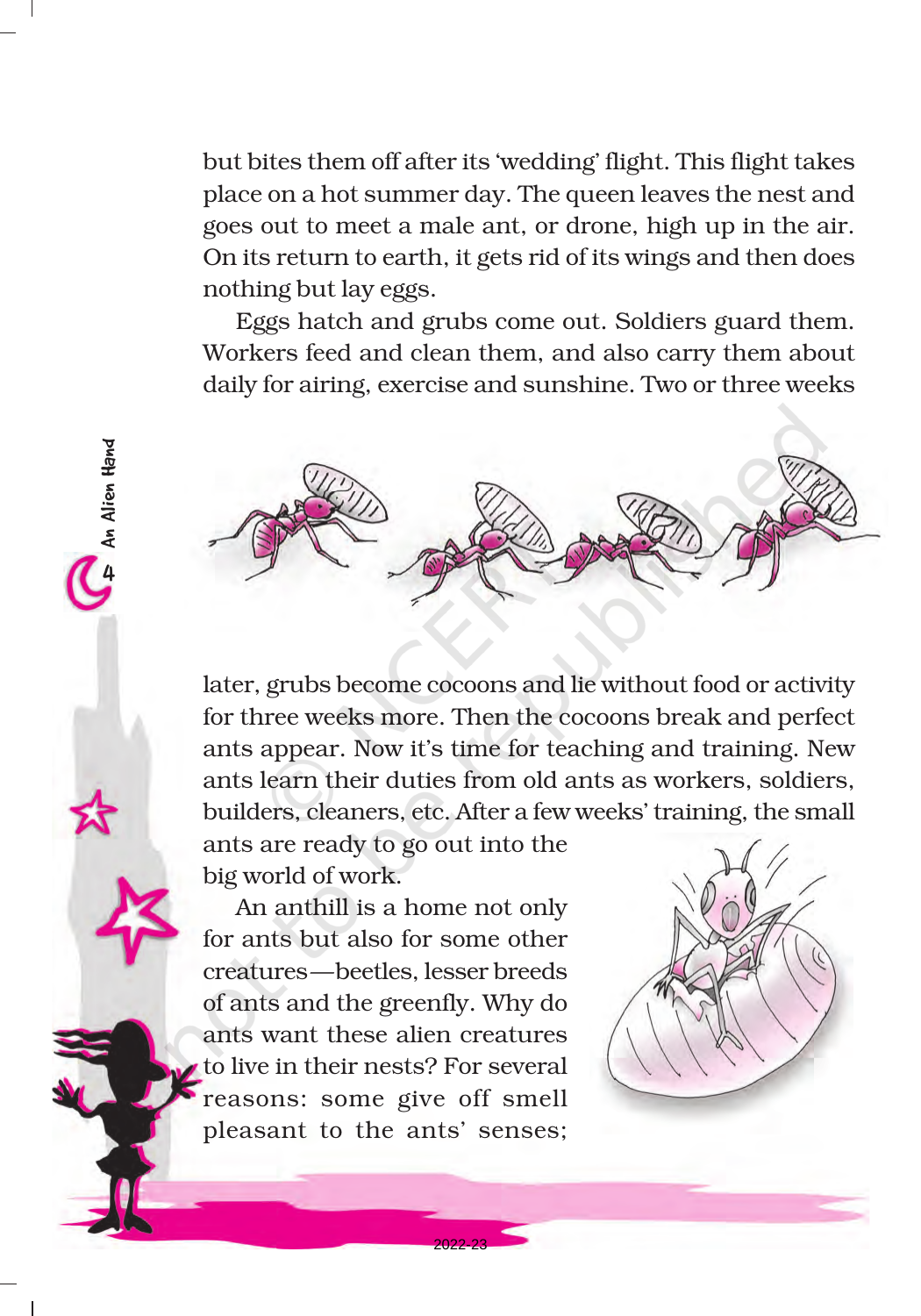others give sweet juices; and some are just pets or playthings like cats and dogs to human beings. The greenfly is the ants' cow. The ants train it to give honeydew (like milk) with a touch of their antennae. They milk it just as we milk the cow.

Have humans learned as much as ants have? Perhaps they have, but they haven't put their learning to good use. They may still learn a few things from this tiny teacher hard work, sense of duty and discipline, cleanliness, care for the young ones, and, above all, a firm loyalty to the land where they live.

Comprehension Check

- 1. How long does it take for a grub to become a complete ant?
- 2. Why do the worker ants carry the grubs about?
- 3. What jobs are new ants trained for?
- 4. Name some other creatures that live in anthills.
- 5. Mention three things we can learn from the 'tiny teacher'. Give reasons for choosing these items.



## Discuss the following topics in groups.

- 1. (i) What problems are you likely to face if you keep ants as pets?
	- (ii) When a group of bees finds nectar, it informs other bees of its location, quantity, etc. through dancing. Can you guess what ants communicate to their fellow ants by touching one another's feelers?